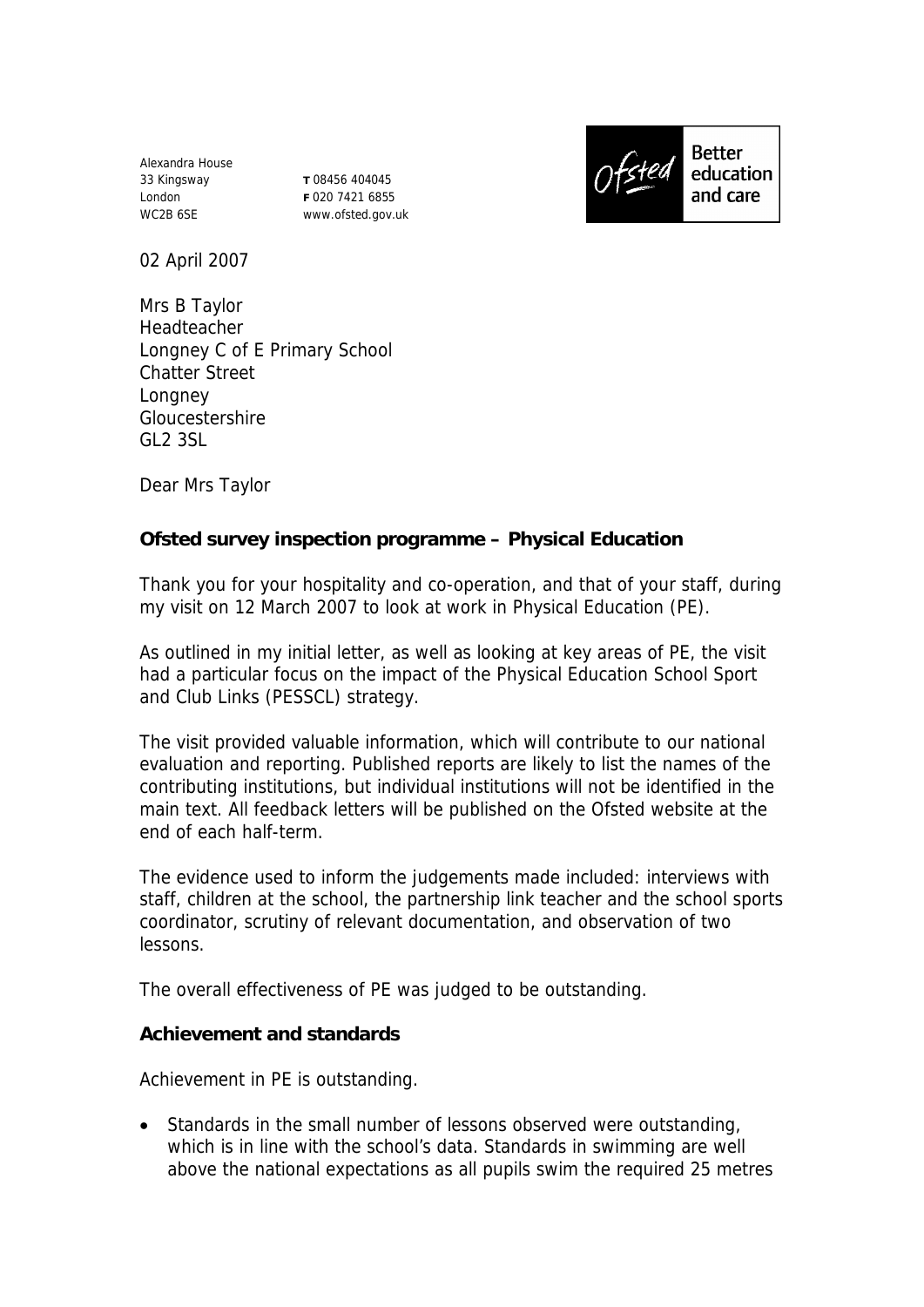by the end of Year 5, showing good progress. Pupils also make outstanding progress in the Foundation Stage because of the quality of teaching.

- Pupils have an extremely good understanding of developing a healthy lifestyle and are increasingly taking opportunities to be active through the schools extra curricular sporting options.
- Pupils behave very well in lessons and are fully engaged in all the activities. They co-operate with each other and work extremely well in small groups. Pupils comment on how much they enjoy PE because it is fun and teachers tell them how they can improve.

**Quality of teaching and learning**

The quality of teaching and learning is outstanding.

- Teachers are improving the quality of teaching and learning through attending the PESSCL programme. Regular feedback from courses has raised teachers' awareness of assessment, which is beginning to more securely identify the levels at which pupils are working. The school recognises that this is an area which needs further improvement.
- All lessons are well structured because of comprehensive planning. Pupils are always made aware of what they are expected to learn because planning in lessons is focused on learning.
- Pupils have very good opportunities to acquire and develop their skills and they are able to select and apply skills appropriately.
- Teachers have accurate records of pupils' progress in each PE activity. The information is used very effectively to identify pupils that require additional support. Lessons are planned so that pupils are able to work and make progress at their own level of ability.
- A good range of resources is used very effectively to support teaching and learning. Creative use is made of limited facilities so that pupils are able to achieve the standards of which they are capable.

**Quality of curriculum** 

The quality of the curriculum is outstanding.

- The school allocates two hours of curriculum time to PE and offers a good balance of National Curriculum activities. Pupils have swimming lessons from reception through to Year 6, which reflects the outstanding progress made in the activity.
- Although gymnastics lessons are planned creatively, it is recognised that the very small hall restricts the breadth and balance of the curriculum area; staff are working with the local school sports coordinator to try to gain access to a facility outside the school.
- Pupils have access to an outstanding range of extra curricular opportunities, which have been further enhanced by involvement with the PESSCL strategy.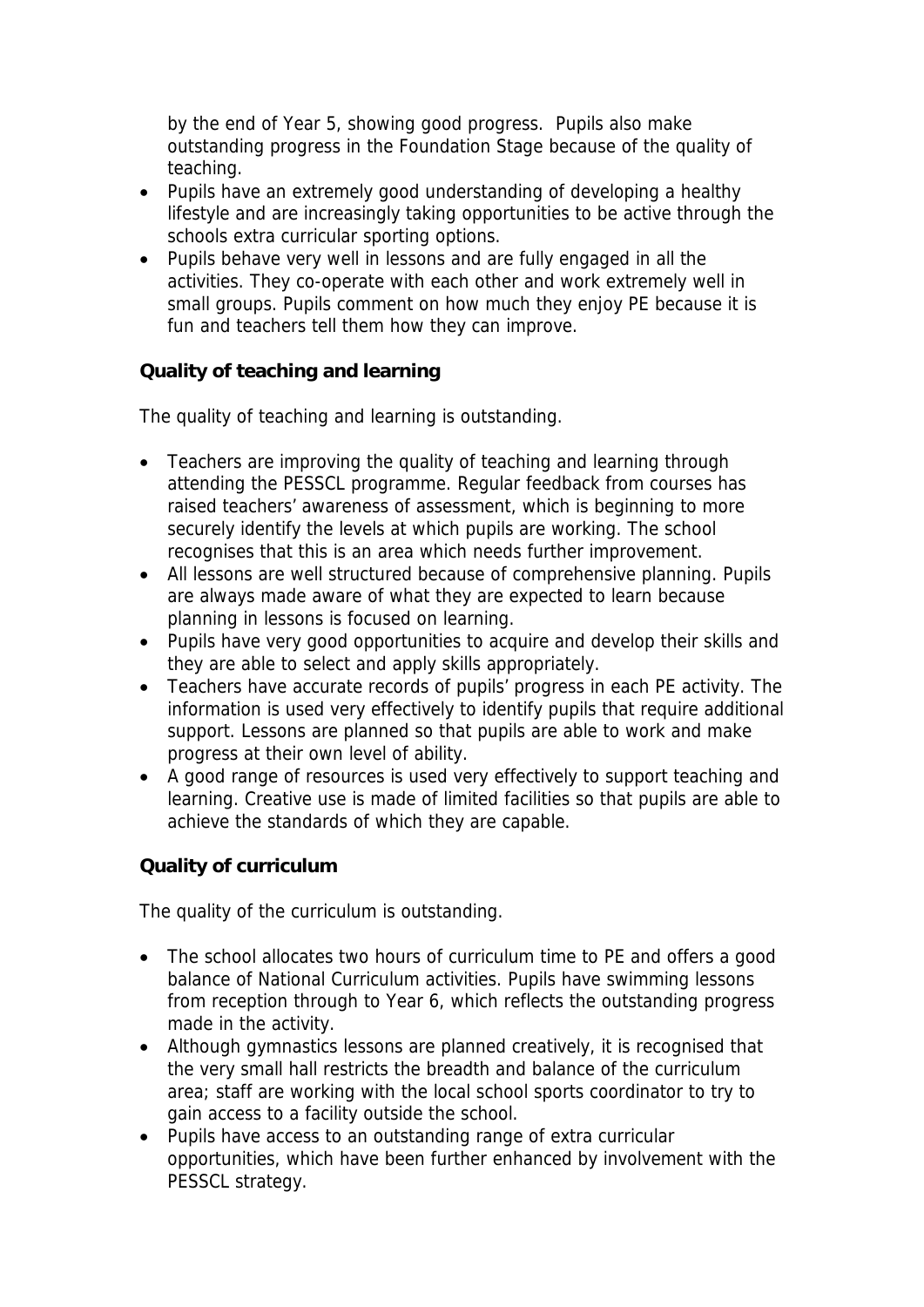- Well trained teaching assistants take a prominent and effective role in the delivery of the lunchtime activities.
- The school sports coordinator is training older pupils so that they will be able to take a lead role in delivering lunch time activities.
- Further enrichment opportunities are offered through a number of residential experiences and good links with local sports clubs. For example the local cricket, rugby, dance and tennis clubs and coaches work effectively in developing the skills of both boys and girls.

**Leadership and management of PE**

The quality of leadership and management in PE is outstanding.

- The subject leader and senior staff have an outstanding understanding of the strengths and areas for development in PE. The PE subject leader has a clear vision for improvement of the subject and recognises the need to improve the quality of assessment so that it accurately judges the standard that individual pupils work at.
- Schemes of work are adapted very well by teachers to meet the needs of pupils and are supplemented effectively with additional resource material.
- The subject leader is given time to develop her role. She is starting to undertake a broad range of monitoring and evaluation activities and is well supported by senior staff.
- A programme of observations has been completed for teachers and outside coaches. They are comprehensive and include pertinent points for development.
- The subject leader plans a very good staff development programme, which is supported by the primary link teacher and the sports coordinator.

**Subject issue – Impact of the Physical Education School Sport and Club Links (PESSCL) strategy.**

- The PESSCL strategy is having a very positive impact at the school. Very effective links have been created between the school and the school sports coordinator to support improvements in teaching and learning and particularly in extending the range of opportunities for pupils outside the curriculum.
- The sports coordinator is working with older pupils to develop their leadership skills.
- The subject leader has attended training sessions and attendance at primary link teacher meetings is helping her to focus on improving aspects of provision at the school.
- All staff at the school has taken advantage of professional development courses, resulting in more confident teaching and introduction of the lunchtime activity programmes.
- Pupils have increased opportunities for competition both in their own school and against other schools in festivals run by sports leaders and through local leagues and competitions.